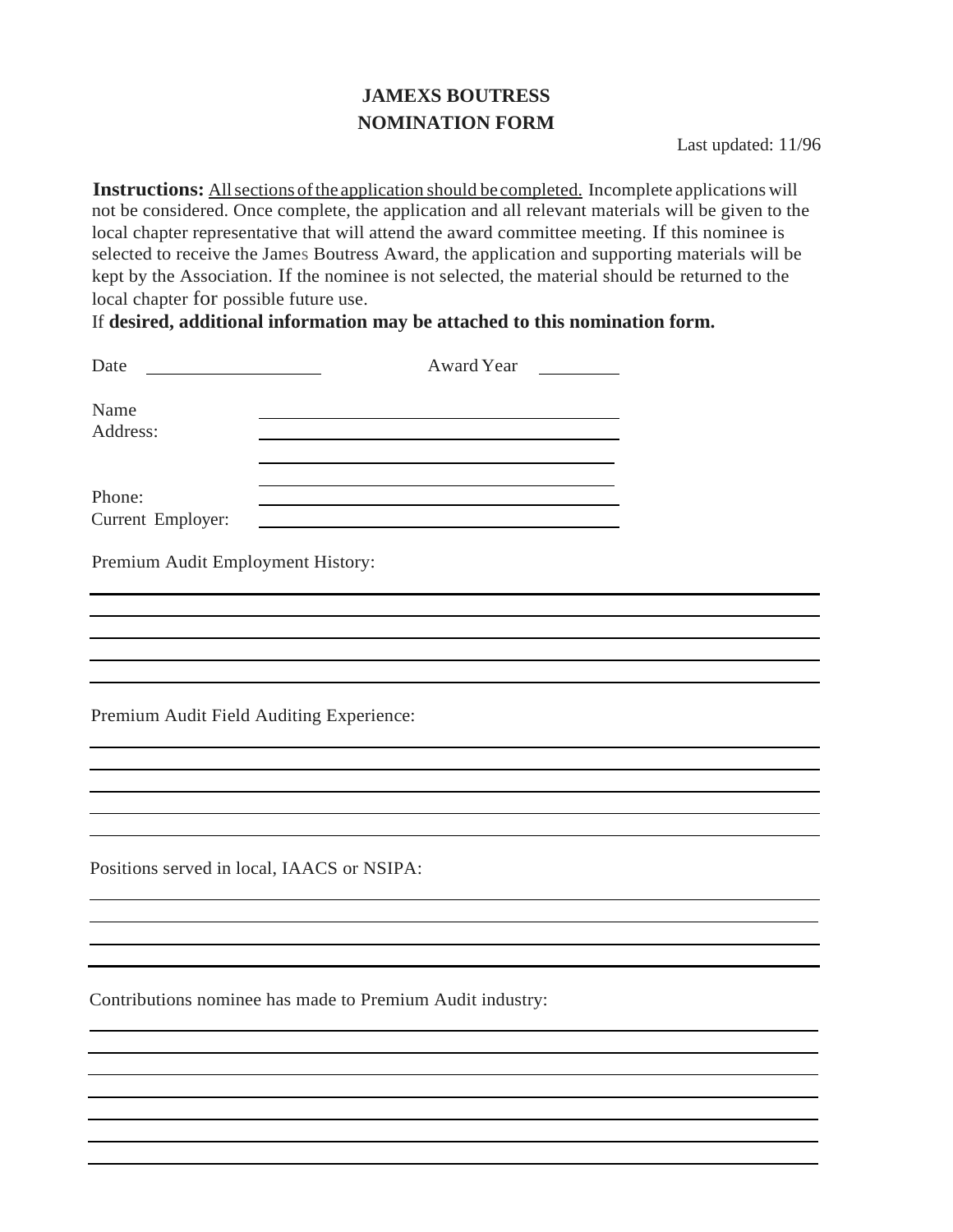Premium Audit related course work completed:

Current member in good standing of:

|    |                     | <b>Yes</b> | No- |
|----|---------------------|------------|-----|
| 1. | IAACS local chapter |            | ( ) |
| 2. | <b>IAACS</b>        |            |     |
| 3. | <b>NSIPA</b>        |            |     |

Past local, regional or national Premium Audit conferences you have participated in: (Provide date, association and level of participation.)

\_\_\_\_\_\_\_\_\_\_\_\_\_\_\_\_\_\_\_\_\_\_\_\_\_\_\_\_\_\_\_\_\_\_\_\_\_\_\_\_\_\_\_\_\_\_\_\_\_\_\_\_\_\_\_\_\_\_\_\_\_\_\_\_\_\_\_\_\_\_\_\_\_\_\_\_\_\_\_\_\_\_\_\_\_\_\_\_\_\_\_\_\_\_\_\_

<u> 1989 - Johann Stoff, deutscher Stoff, der Stoff, der Stoff, der Stoff, der Stoff, der Stoff, der Stoff, der S</u>

Name of IAACS local chapter placing the name in nomination:

Signed by an officer of the local chapter:

(Printed name)

Signature Date